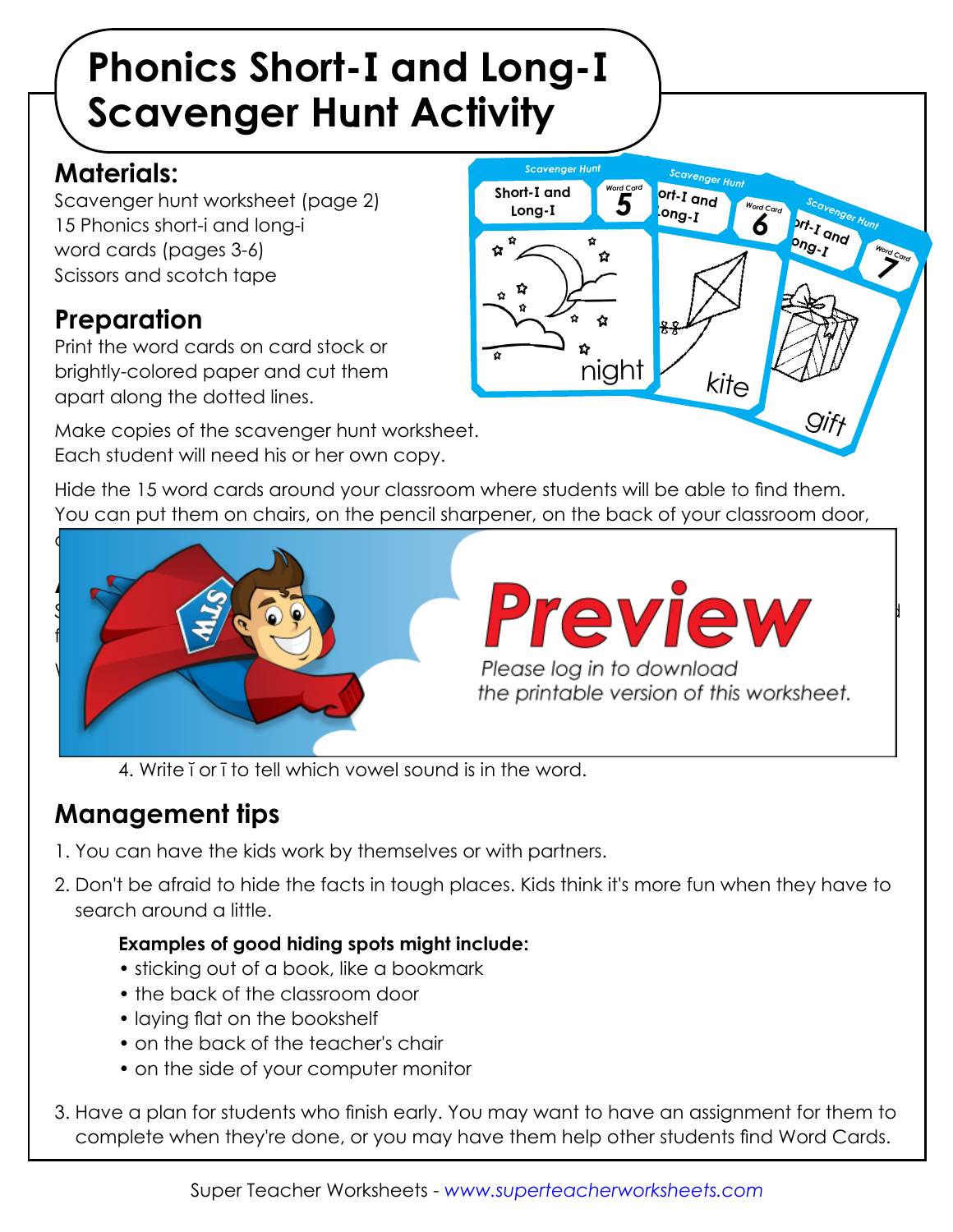Name: \_\_\_\_\_\_\_\_\_\_\_\_\_\_\_\_\_\_\_\_\_\_\_\_\_\_\_\_

# **Phonics Short-I and Long-I Scavenger Hunt Activity**

Find the Short-I and Long-I words in your classroom. Write the words on this page. Tell whether each word has the ĭ (short-i) or ī (long-i) sound

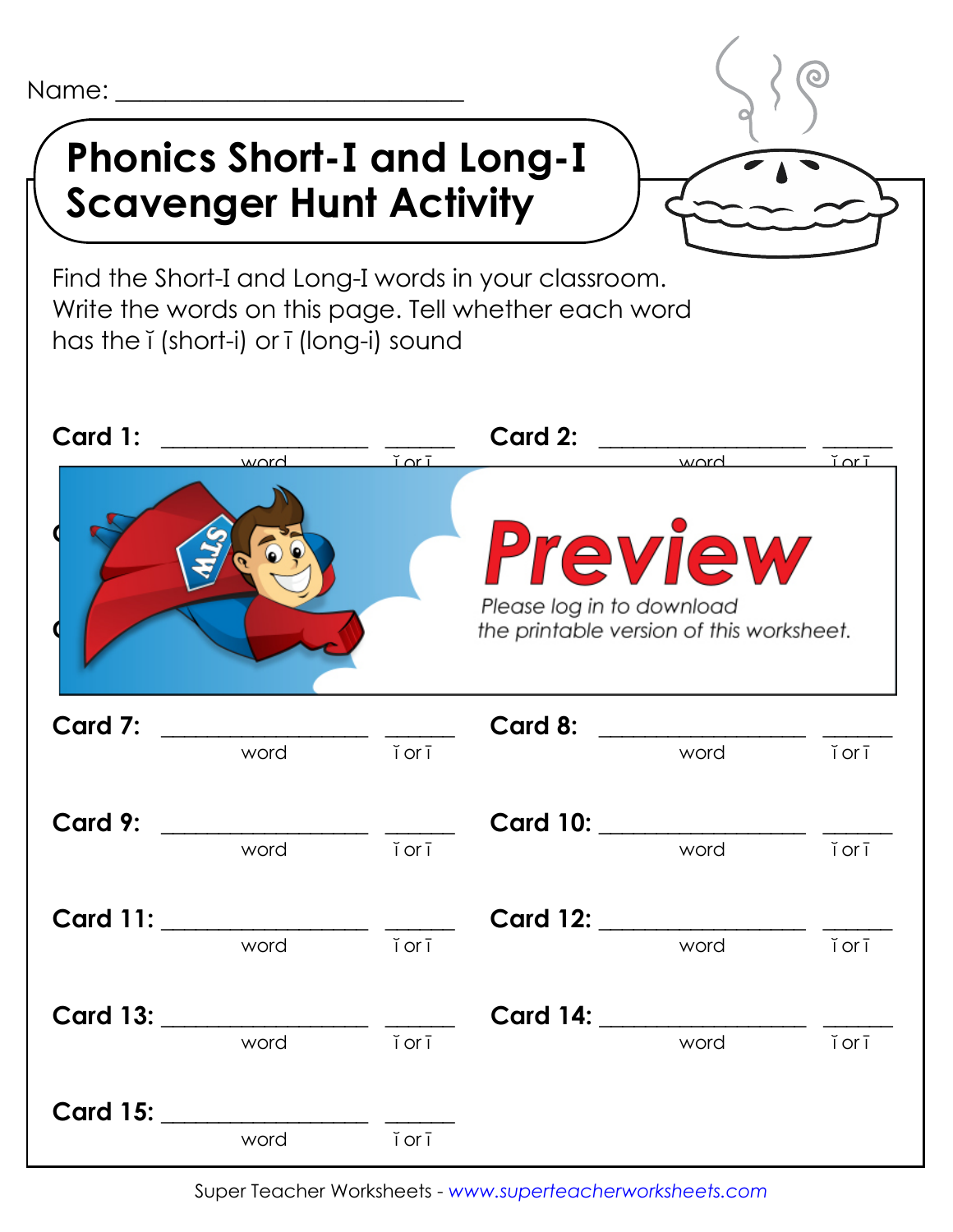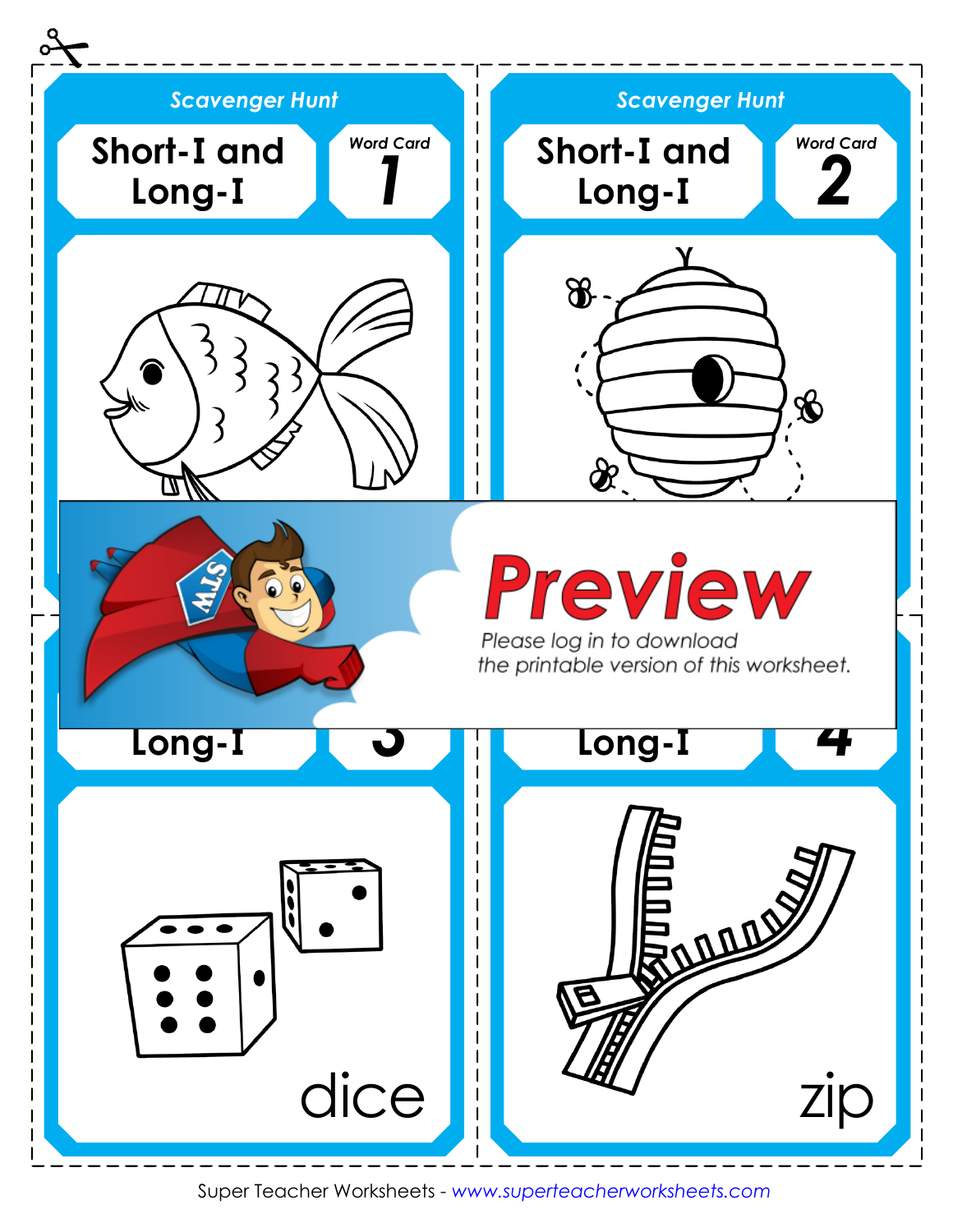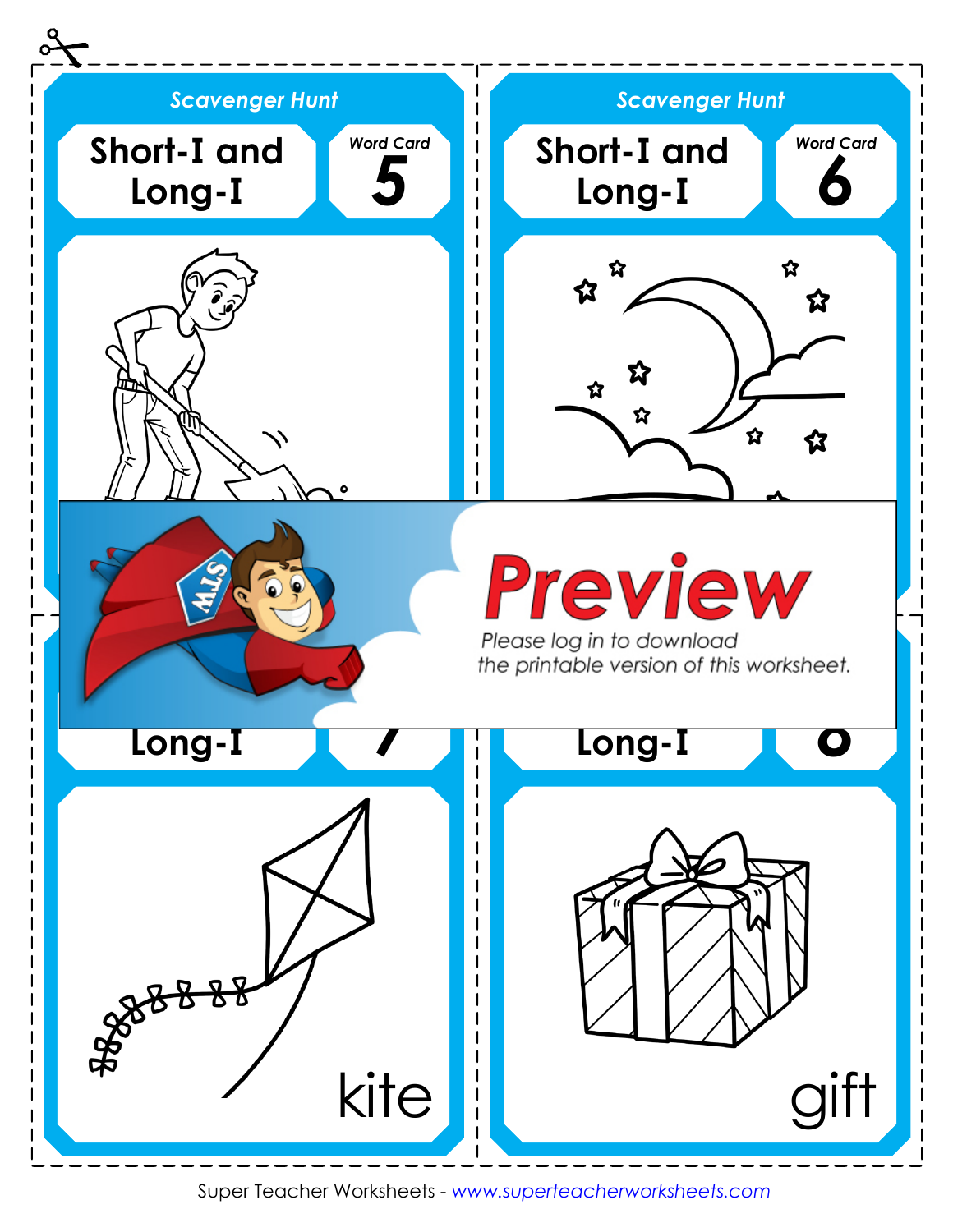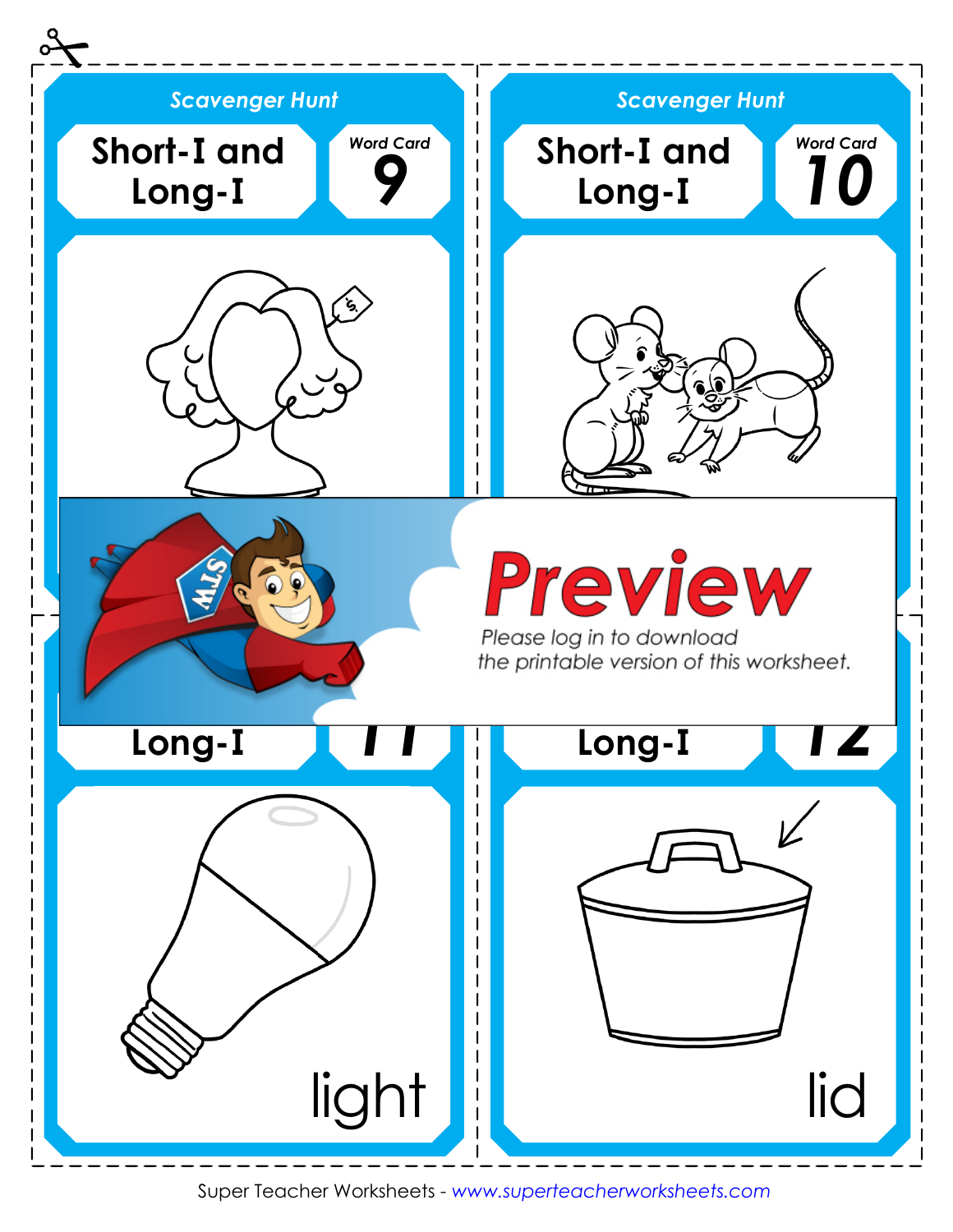